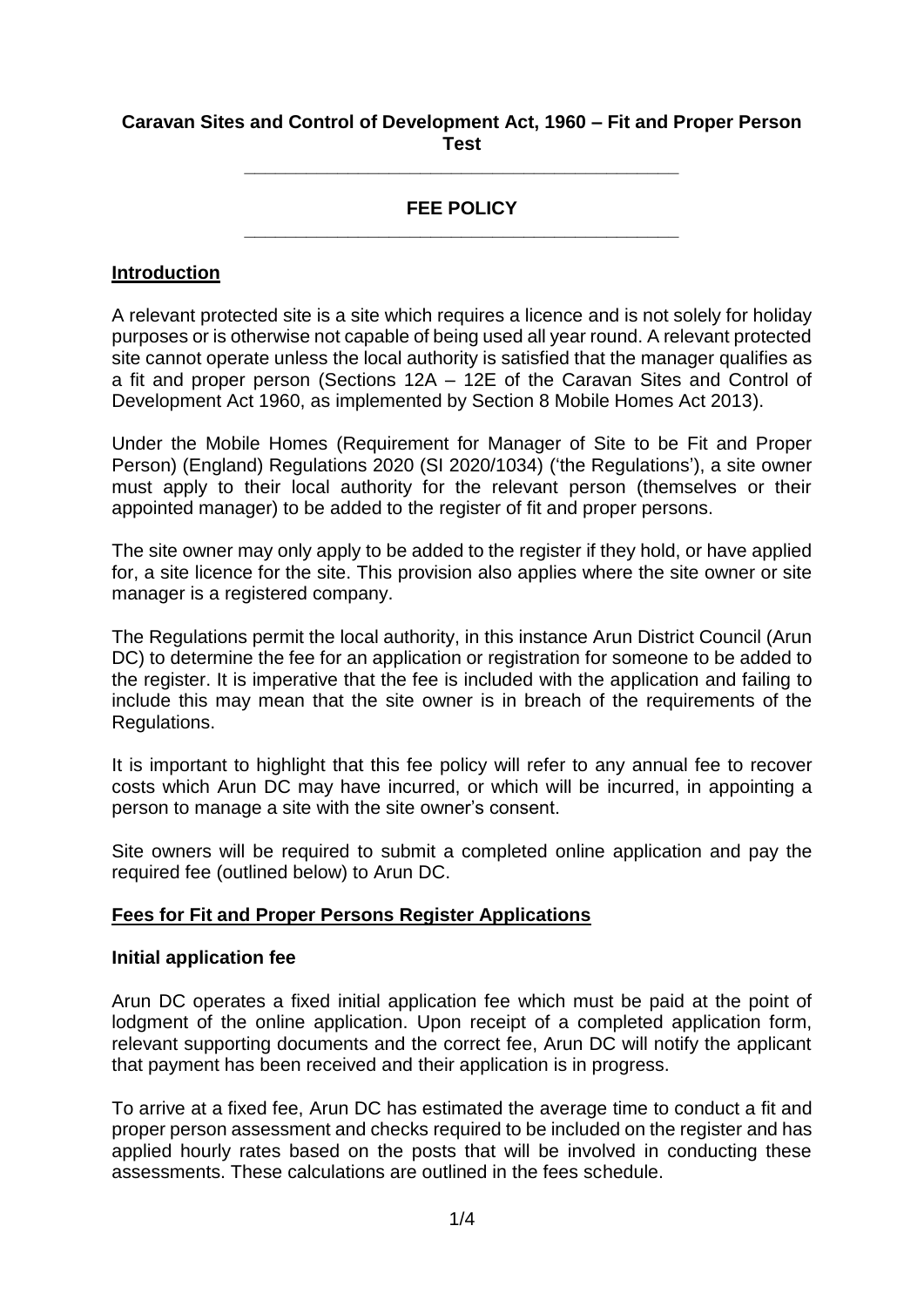The following matters may be considered as costs incurred, or likely to be incurred, when determining the fee for consideration of applications for entry on a fit and proper person register:

- initial enquiries:
- communications (e.g. letter and e-mail writing, telephone calls, etc.) to make appointments and requesting any documents or other information from the site owner or from any third party in connection with the fit and proper process;
- sending out forms;
- updating files, computer systems and websites;
- processing the application fee;
- Land Registry searches;
- time for reviewing necessary documents and certificates;
- preparing preliminary and final decision notices;
- review by manager or lawyers;
- review any representations made by applicants or responses from third parties;
- updating the public register;
- carrying out any risk assessment process considered necessary;
- review of decisions or in defending appeals.

Charges will be limited to recovering the costs of exercising the fit and proper person test function and not recovering other costs that have already been charged for by other service areas.

The fees schedule outlines the above and provides transparent justification for the fee to be imposed upon receipt of the initial application. The purpose of the fees schedule is to demonstrate that the fees imposed are fair and transparent and to provide justification as to why a site is required to pay the fee.

## **Additional considerations for an application fee**

Arun DC will be required to conduct relevant background checks regarding the applicant's experience in site management and their financial standing. The results of these checks will allow Arun DC to decide whether to approve the application. The time taken for these checks should be accounted for within the fee, irrespective of whether entry on the register is granted.

In the event that a prospective applicant contacts Arun DC before making an application in order to ascertain the likelihood of the success of their application, Arun DC is expected to provide informal advice. Any preliminary advice provided by Arun DC may be accounted for in the fee and cannot be charged separately.

## **Annual fee for an existing entry on the register**

Arun DC has determined not to charge an annual fee for simple inclusion on the F&PP register. In the event that conditions are added to a F&PP determination, Arun DC will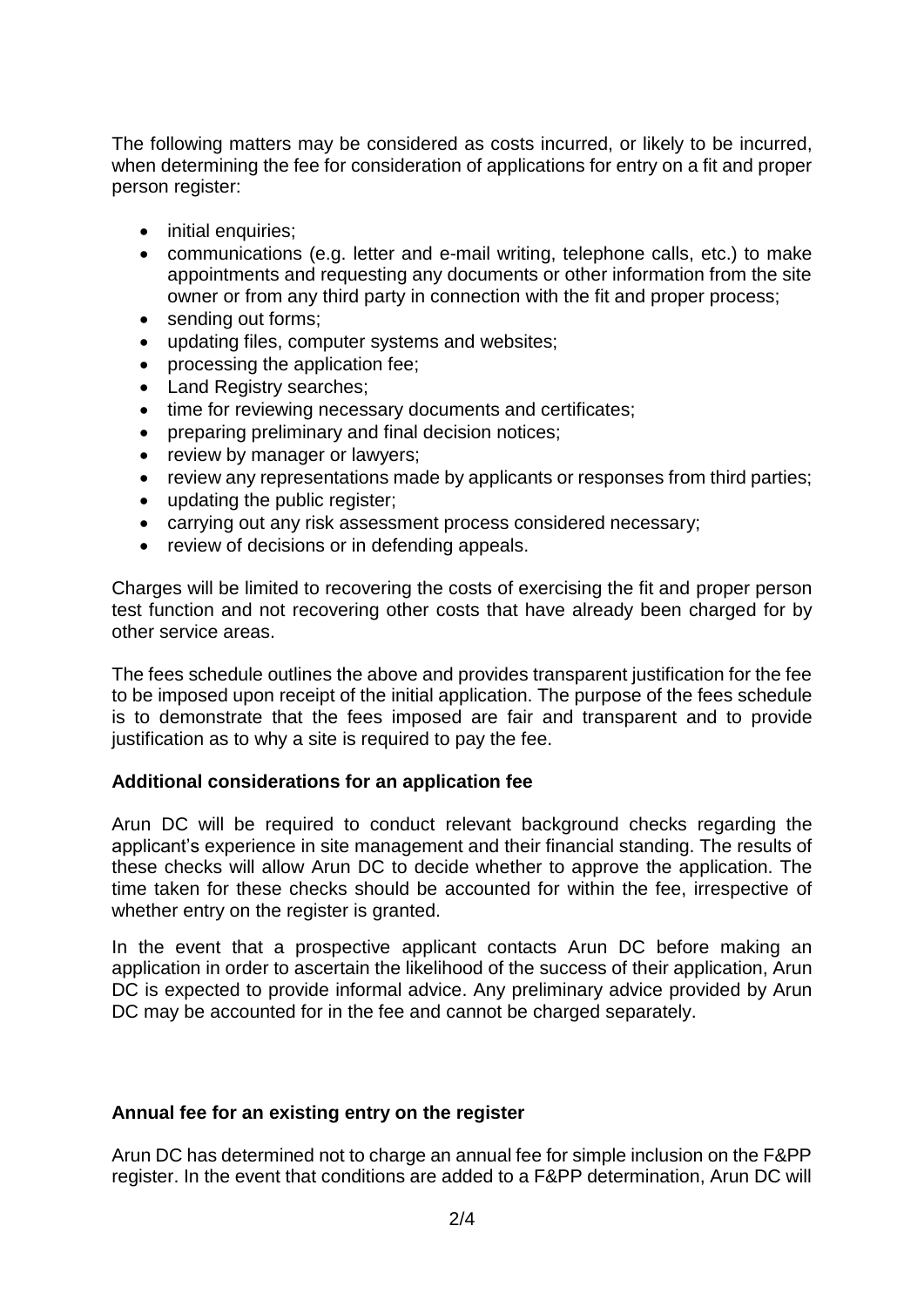charge an annual fee (as per the fees schedule) due to the additional work relating to these matters.

Where applicable, the annual fee is to be paid on 01 June.

# **Such other matters as the local authority considers to be relevant**

## **An appointed manager fee**

This is where Arun DC agrees, following the site owner's consent, to appoint an individual to manage a site. In this event, the applicable recoverable costs will be agreed in advance with the site owner, including any component which is to be paid in advance of this agreement.

## **Revising Fees**

Arun DC may revise its fees policy and will be required to publish the revised policy. Any changes will need to be justifiable and reasonable, ensuring full transparency for the site owner. The purpose of publishing the fee policy is to show that the fees imposed by Arun DC are fair and transparent so that anyone required to pay a fee can understand the charges.

### **Amending conditions attached to an entry on the register**

Arun DC may alter the conditions attached to an entry on a register (by adding new conditions or by changing or deleting existing ones), following a review. Arun DC must notify the site owner of its interim decision (except in the case where it is deleting a condition) and consider any representations made by the site owner before reaching a final decision. If the site owner is unhappy with Arun DC's decision, they will have a right of appeal to the First-Tier Tribunal (Property Chamber).

There are no requirements for a site owner to make an application for a condition to be altered. Any costs involved with amending existing conditions or adding new conditions to an entry must also be factored into the cost of calculating the annual fee.

### **Site visits – officer and travel time**

Officer time can be considered as part of the fee where site visits are required to ascertain whether site condition(s) are met. Travel time and fuel costs can be taken into account.

## **Payment of fees**

Arun DC is not required to consider an application for entry on the register unless that application is accompanied by the correct fee. If the correct fee is not paid, the application will not be valid and the site owner could be in breach of the Regulations. In this event, Arun DC will notify the applicant within fourteen days of receipt of the application that their application is not valid.

If Arun DC decides not to approve an application, the applicant is not entitled to a refund of the fee paid.